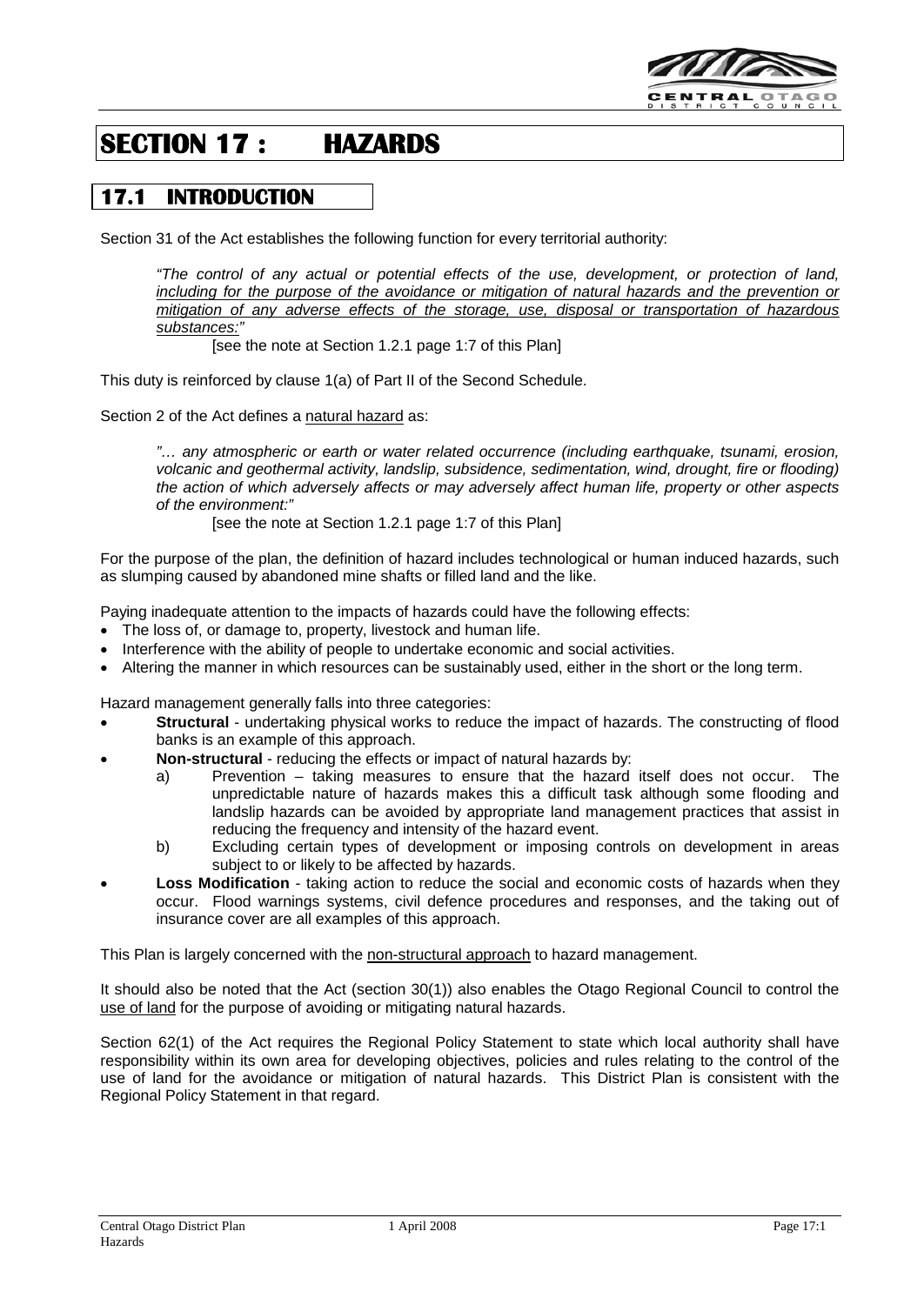

# **17.2 ISSUES**

### **17.2.1 Hazards Within the District**

**Some locations in the District are at risk from the effects of known or potential hazards. These hazards include:**

- **(a) Flooding.**
- **(b) Land instability.**
- **(c) Subsidence due to former underground mining sites or filled land.**
- **(d) Earth movement as a result of earthquakes.**
- **(e) The presence of hazardous substances and/or processes.**

**A hazard event can have significant adverse effects on people**  and resources (particularly buildings, roading **infrastructure) including personal injury and the loss of life.**

#### **Explanation**

Allowing development in areas at risk from the effects of hazards could have disastrous results in the form of loss of life and significant damage to property. The cost of avoiding development in these areas is generally significantly less than the cost involved in remedial work after such an event.

#### **17.2.2 Awareness of Hazards**

**People owning or buying property may not appreciate that such property may be vulnerable to the adverse effects of actual or potential hazards. Some people are prepared to accept the risk of locating in hazard prone areas because of other benefits.**

#### **Explanation**

People need to be made aware of potential risks of hazards which then enables them to manage their activities so as to reduce the risk to themselves and others.

Some people consider the benefits outweigh the potential costs when locating in such sites. To some degree this can be accommodated through the building and resource consent processes.

### **17.2.3 Hazardous Substances and Procedures**

**The location, use, transportation and disposal of hazardous substances and/or procedures can increase the potential risk to the environment particularly to people and communities.**

#### **Explanation**

The location of hazardous substances and facilities in closely populated areas can present a significant danger to people. The location of a hazardous facility/substance in a hazard prone area has the potential to greatly increase the adverse effects of any hazard event.

### **17.2.4 The Effects of Land Use**

**The effects of some land use activities can increase the intensity and frequency of natural hazard events.**

*Cross Reference Objectives 17.3.1, 17.3.2 Policies 17.4.1 to 17.4.5*

*Cross Reference Objective 17.3.1 Policies 17.4.1, 17.4.6*

*Cross Reference Objective 17.3.1 Policies 17.4.2, 17.4.4, 17.4.5*

*Cross Reference Objective 17.3.1 Policy 17.4.7*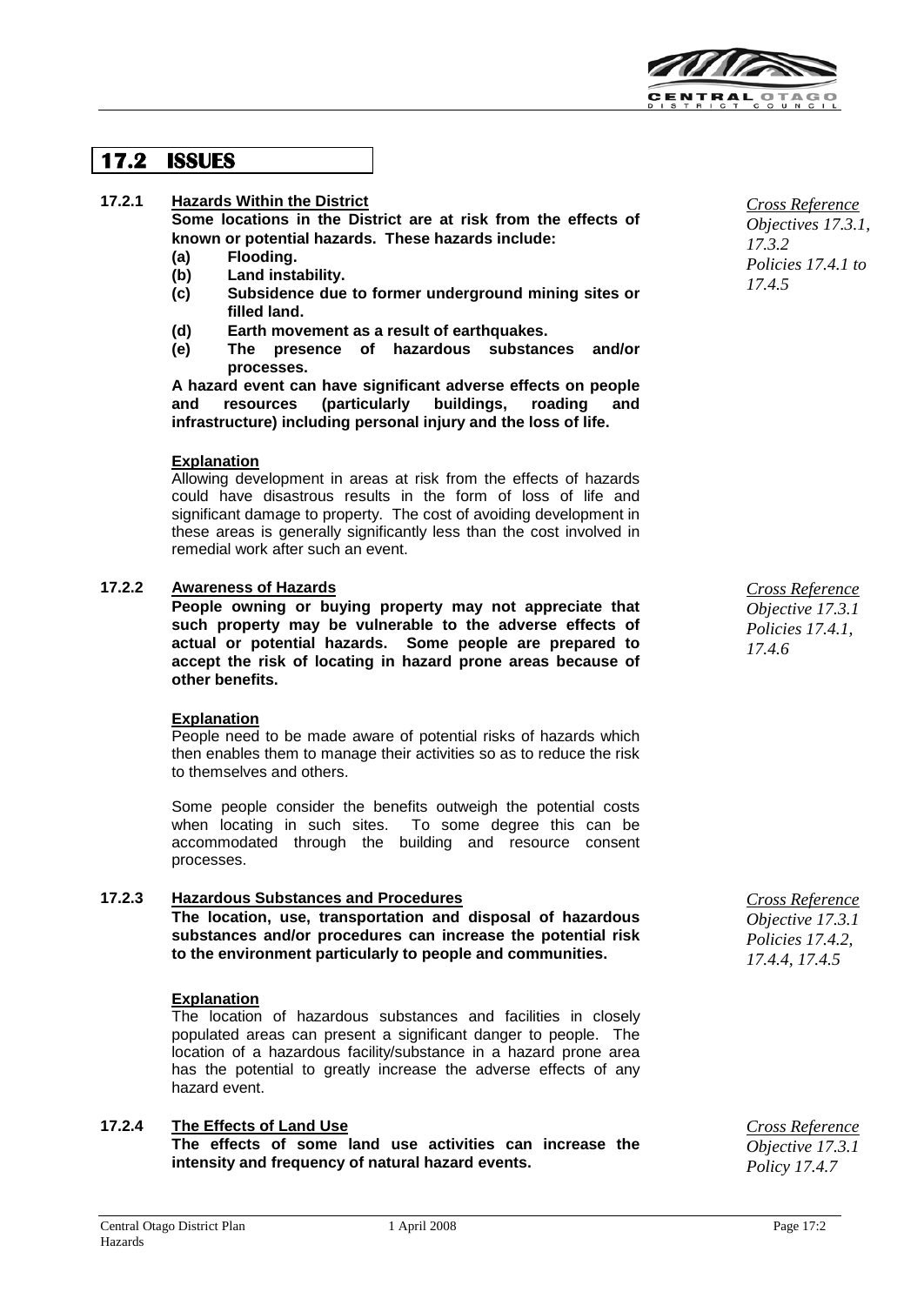

## **Explanation**

Some activities which use the District's natural and physical resources can result in an increased intensity and frequency of natural hazard events. Examples of this include the effect of land use activities on the water retention characteristics of land areas which may worsen the downstream situation. Development on the floodplain can modify flood flow and sedimentation processes, and increase the hazard to other properties.

# **17.2.5 The Effects of Physical Hazard Mitigation**

**Physical works for hazard mitigation and other hazard mitigation measures can have significant adverse effects on the natural and physical resources of the District.**

#### **Explanation**

In the past, protection against hazards, particularly flooding, has tended to focus on physical works and these works have in some instances had significant adverse effects on natural ecosystems and landscape values; for example, the destruction of the habitat of indigenous species and the loss of mahika kai and of the natural character of river systems through works such as channelling and stopbank construction. Although it is important to protect people, communities, and resources from the adverse effects of hazards, it is also important that the impacts of protection mechanisms be taken into account in order that they can be avoided, remedied or mitigated.

*Cross Reference Objective 17.3.3 Section 4.4 (Rural Resource Area) Policies 4.4.4, 4.4.6. 4.4.7*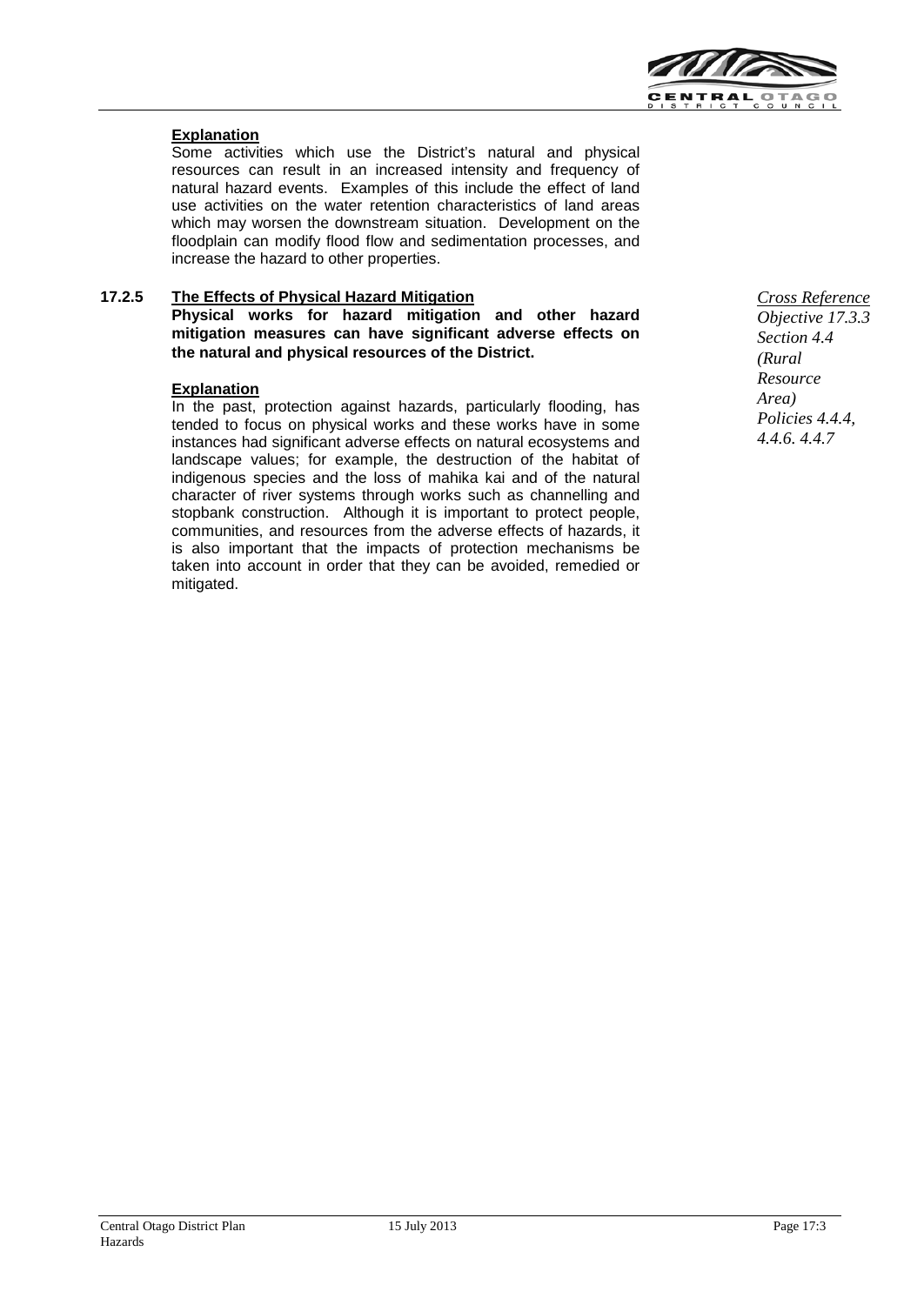

# **17.3 OBJECTIVES**

- **17.3.1 Objective - Avoidance or Mitigation of Hazards To avoid or mitigate the adverse effects of hazards, both natural and human induced, to limits acceptable to the community.**
- **17.3.2 Objective – Integration with Structural Approach to Hazard Management To integrate all controls imposed on land use relating to hazard avoidance or mitigation with physical works undertaken for that purpose.**
- **17.3.3 Objective - Adverse Effects of Structural Hazard Mitigation To avoid, remedy or mitigate the adverse effects of structural hazard mitigation measures on natural and physical resources.**

*Cross Reference Issues 17.2.1 to 17.2.4 Policies 17.4.1 to 17.4.7*

*Cross Reference Issue 17.2.1 Policies 17.4.1, 17.4.2*

*Cross Reference Issue 17.2.5 Section 4.4 (Rural Resource Area) Policies 4.4.4, 4.4.6, 4.4.7*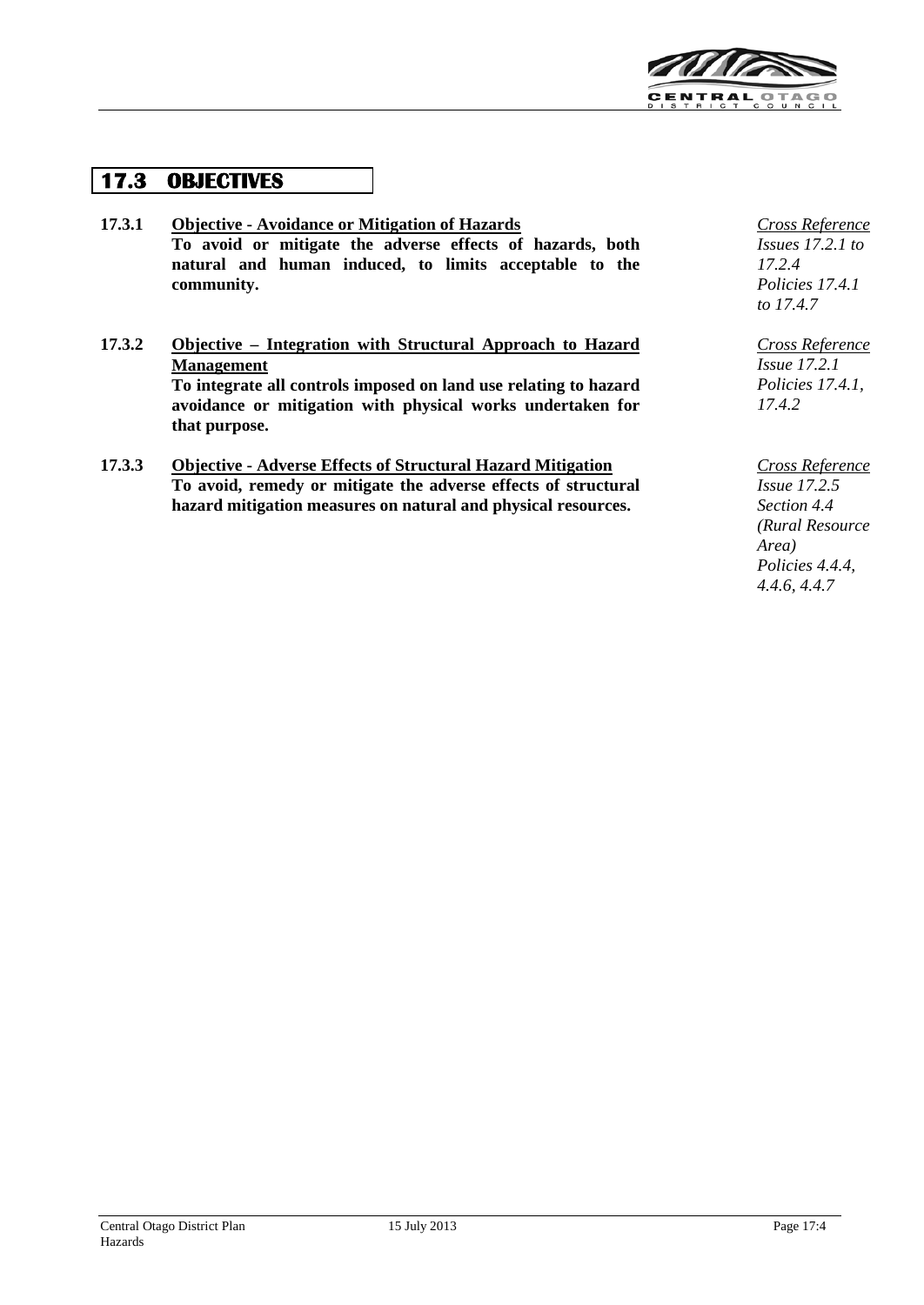

# **17.4 POLICIES**

# **17.4.1 Policy - Information on Hazards**

**To gather and maintain information on hazards including:**

- **(a) The location or potential location of hazard events,**
- **(b) The causes of hazard events, and**
- **(c) The risks associated with hazard events,**

**in conjunction with the Otago Regional Council.**

# **Explanation**

The community, the Council, and other agencies need to be aware of the threats associated with hazards in order to make informed decisions about the use of the land, and to avoid or mitigate the adverse effects of hazards. A comprehensive information base that is kept up to date, provides for a greater understanding of the natural hazards affecting, or likely to affect land within the District and will enable informed decisions to be made. The Otago Regional Council and other agencies have expertise and an interest in hazards within the District, and the Council will work with them to secure relevant information and to increase public understanding.

### **17.4.2 Policy - Control of Land Use in Hazard Areas To take into account the vulnerability of land and activities to hazard events when managing land uses in a particular area**

# Explanation

Imposing controls on land use is a means of avoiding or mitigating the adverse effects of hazards. Addressing hazards early in the planning process introduces a greater amount of certainty into the process of dealing with natural hazards. If the risk is great or the effect is likely to be significant, avoidance of vulnerable future land uses (ie. a nil risk situation) will be given serious consideration. Where the risk is not so great, conditions can be developed for vulnerable activities to mitigate the known effects.

### **17.4.3 Policy - Subdivision and the Erection of Buildings To restrict subdivision and the erection of buildings in areas where there is a reasonable probability that a hazard may cause material damage.**

# Explanation

The presence of potential hazards is considered to be a significant restriction on subdivision and development potential. It is more sensible to avoid intensive development in areas that are known to be at risk from hazards rather than compromising the safety of people and property. There are, however, certain measures that can be adopted to mitigate adverse effects. These are dealt with in Policy 17.4.5 below and Policy 16.4.8 at page 16:7 of the plan.

*Cross Reference Objectives 17.3.1 to 17.3.3 Methods* 17.5.1 *17.5.3 to 17.5.5*

*Cross Reference Objectives 17.3.1, 17.3.2 Method 17.5.2*

*Cross Reference Objectives 17.3.1, 17.3.2 Method 17.5.2*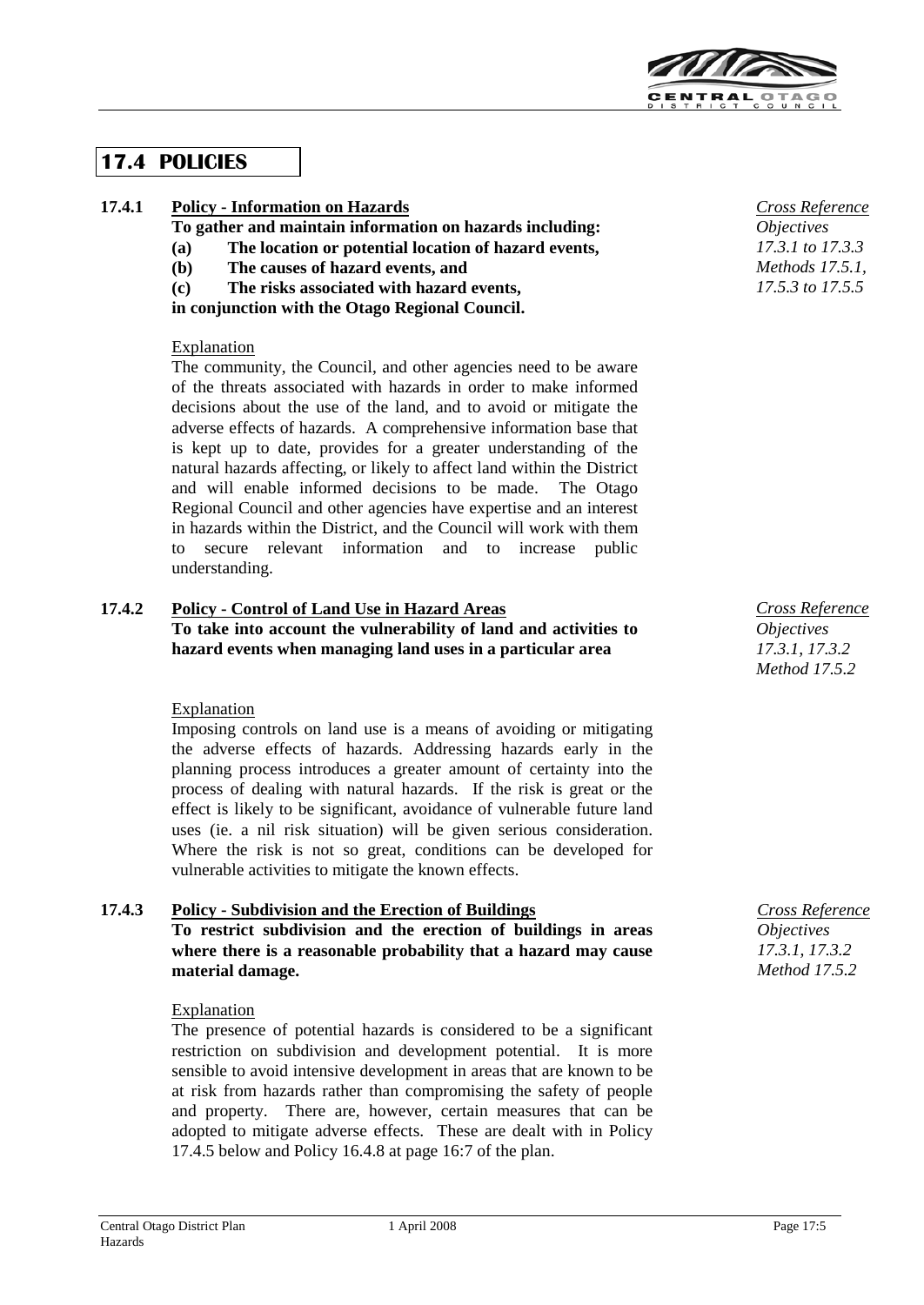

# **17.4.4 Policy - Intensification of Hazard Effects**

**To ensure that the location, design and/or operation of subdivision and land use activities does not increase the intensity and frequency of existing hazards unless such adverse effects can be avoided, remedied or mitigated.**

### Explanation

Where a hazard is known to exist, activities locating in such areas will need to be designed and operated to ensure that the effects of the hazard are not intensified. Where this is not possible consent may be refused.

### **17.4.5 Policy - Hazardous Substances and Processes**

**To ensure that activities which involve the use, production or transportation of hazardous substances, and/or hazardous processes are designed and/or located in a manner that avoids or mitigates any risk to the environment and the community's health and safety, to a level that is acceptable to the community.**

#### **Explanation**

Hazardous substances and processes often provide social and economic benefit to the community. While the use and/or storage of hazardous substances, or activities that contain a noxious element are not necessarily dangerous in themselves, the advent of a hazard event could have significant implications for neighbouring properties and the wider community, particularly when water bodies are involved, particularly in a flood event. An appropriate balance between the benefits of these substances and processes and the potential effects of a hazard occurrence must be reached.

Note: Attention is drawn to Policies 7.8.2 and 9.4.20 of the Regional Plan : Water that requires that all practical alternative locations for the storage of hazardous substances be considered in certain circumstances.

### **17.4.6 Policy - Acceptance of Risks**

**To recognise that some landowners are prepared to accept a level of risk from natural hazards because of the benefits of remaining in a hazard prone area.**

### Explanation

In some instances people may consider the benefit of carrying out a particular activity in a hazard prone area outweighs the associated risks. Such decisions, within reason, can be accommodated through the building and resource consent process. In these instances the relevant certificates of title will contain information to ensure that the hazard is recognised for the benefit of future owners.

### **17.4.7 Policy - Land Management Practices**

**To encourage appropriate land management practices in catchment areas and other areas threatened by erosion that will reduce and/or mitigate the effects of erosion and the effects of flooding.**

*Cross Reference Objective 17.3.1 Method 17.5.2 Rules 4.7.6A(c), 5.7.4A* 

*Cross Reference Objective 17.3.1 Methods 17.5.2, 17.5.5 Rules 4.7.5(iii), 7.3.5(i), 8.3.5, 9.3.4, 10.3.5(i)*

*Cross Reference Objective 17.3.1 Method 17.5.3 Building Act 1991*

*Cross Reference Objective 17.3.1 Methods 17.5.5 4.5.2(i) & (ii)*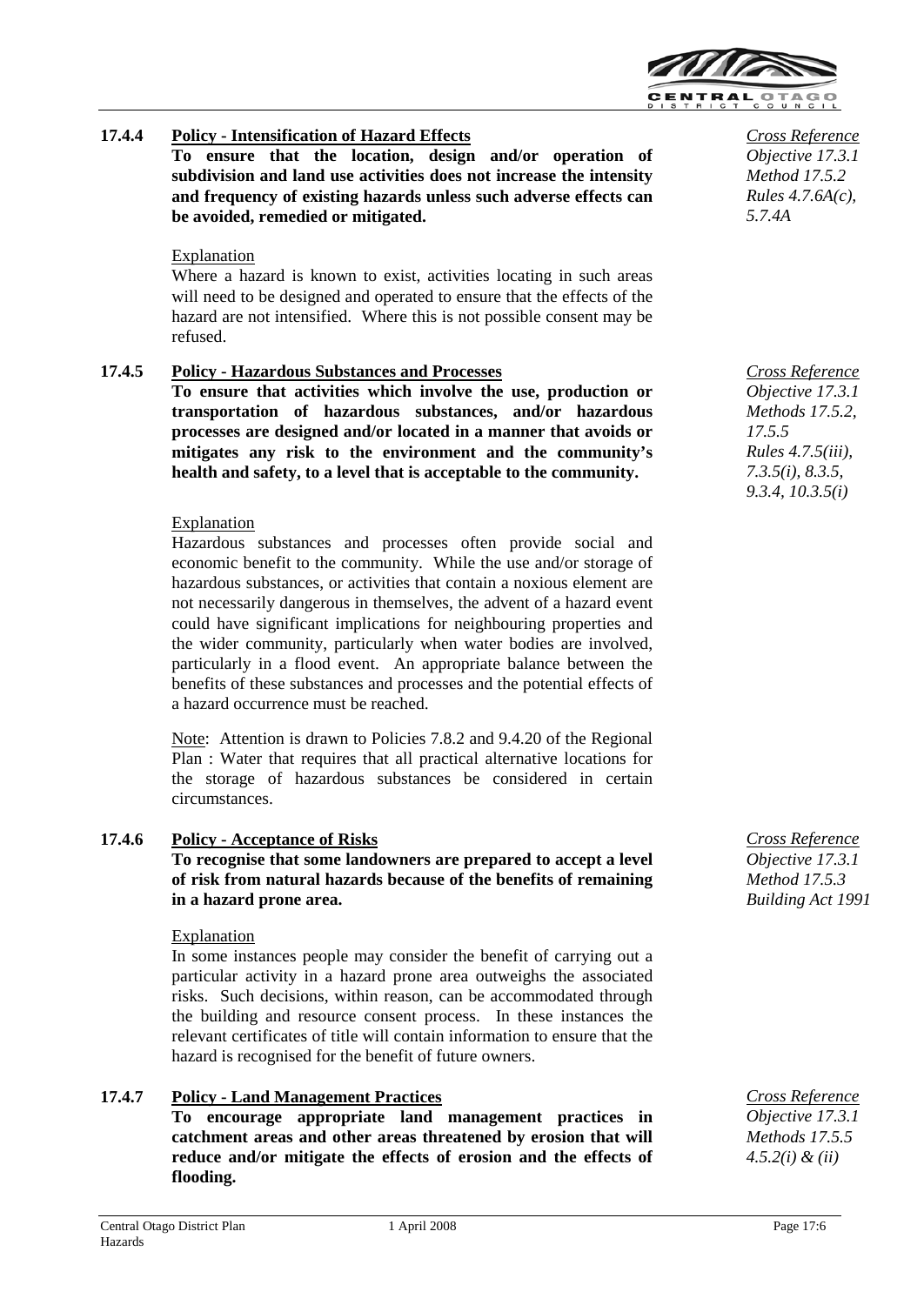

## **Explanation**

Retaining vegetation cover in upland catchments and maintaining wetlands in mid catchment areas can assist in reducing the intensity and frequency of flood events. Development on the floodplain can modify flood flow and sedimentation processes, and increase the hazard to other properties. Retaining vegetation in areas of known instability can assist in reducing the likelihood of slumping and landslides. Council will promote appropriate land management practices in conjunction with other relevant bodies.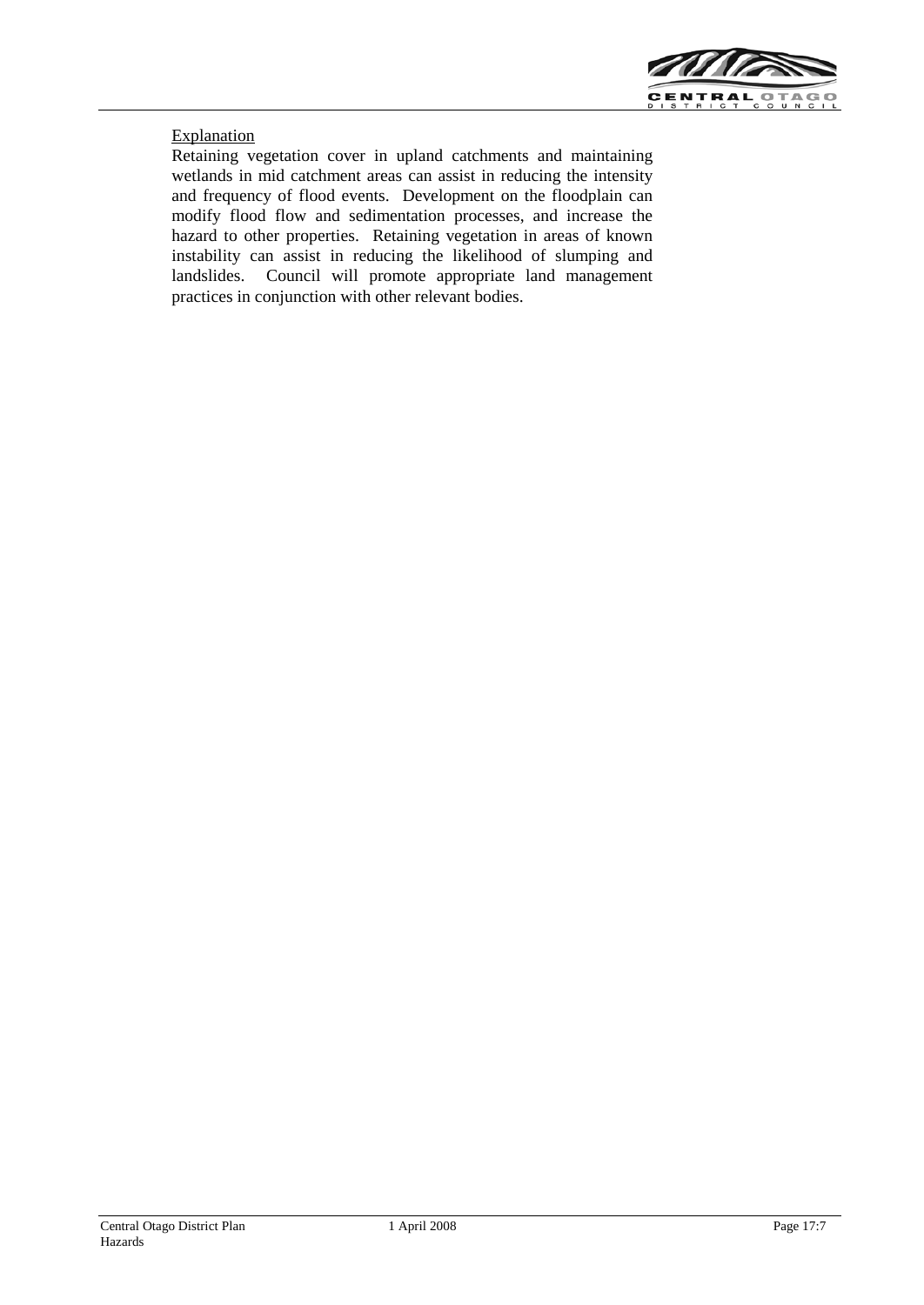

# **17.5 METHODS OF IMPLEMENTATION**

# **17.5.1 Hazard Identification on Planning Maps**

The planning maps identify areas of the District that are known to be at risk from actual or potential hazards. These maps identify actual or potential hazard sites where Council knows of their existence in the District. Sources of information include:

- (i) Flood prone areas (Source : Otago Regional Council Reports, plans and photographs. See Schedule 19.11)
- (ii) Mined areas that could give rise to subsidence (Sources : Compiled from Mine Survey Plans held by the Ministry of Commerce, Energy and Resources Division, Greymouth).
- (iii) Areas of land subsidence and slippage (Source : Council files).
- (iv) Active geological fault lines (Source : NZ Geological Survey Maps, Department of Scientific and Industrial Research and Otago Regional Council Report, Earthquake Hazards in the Otago Region, September 1995).
- (v) Areas of filled land (Source : Council files).
- (vi) High voltage lines.

The planning maps will be used to assist Council in considering applications for resource consents, building consents and the appropriateness of activities in any particular area. Hazards may be present elsewhere which cannot be readily identified on the planning maps. An example of this is the risk of flash flooding during heavy rainfall events on the Benger Faces and other elevated land between Coal Creek and Raes Junction.

### Reason

*Mapping the actual and potential hazard sites and incorporating them into the District Plan will assist in raising public awareness of areas known to be at risk. The availability of such user friendly information will enable Council to make more informed judgements when considering the appropriateness of activities in a particular area particularly when considering resource consent and building consent applications. It also allows members of the public to make a judgement themselves as to what is an appropriate activity on these sites.*

# **17.5.2 Rules**

To develop rules that restrict subdivision and development in areas of the District known to be at risk from actual or potential hazards and rules that manage the use, storage and transportation of hazardous substances.

### Reason

*The use of rules to control activities in risk areas reduces the need for structural protection against the effects of hazards and reduces the impact on the community, should a hazard event occur.*

*Cross Reference Policy 17.4.1*

*Policies 17.4.2, 17.4.3, 17.4.4, 17.4.5 Rules 4.7.4(ii), 4.7.4(iii), 4.7.5(ii), 4.7.5(iii), 5.7.4(A), 7.3.4(ii), 7.3.5(i), 7.3.5(ii), 8.3.5, 9.3.4, 10.3.4(iii), 10.3.5(i), 10.3.5(ii)* 

*Cross Reference*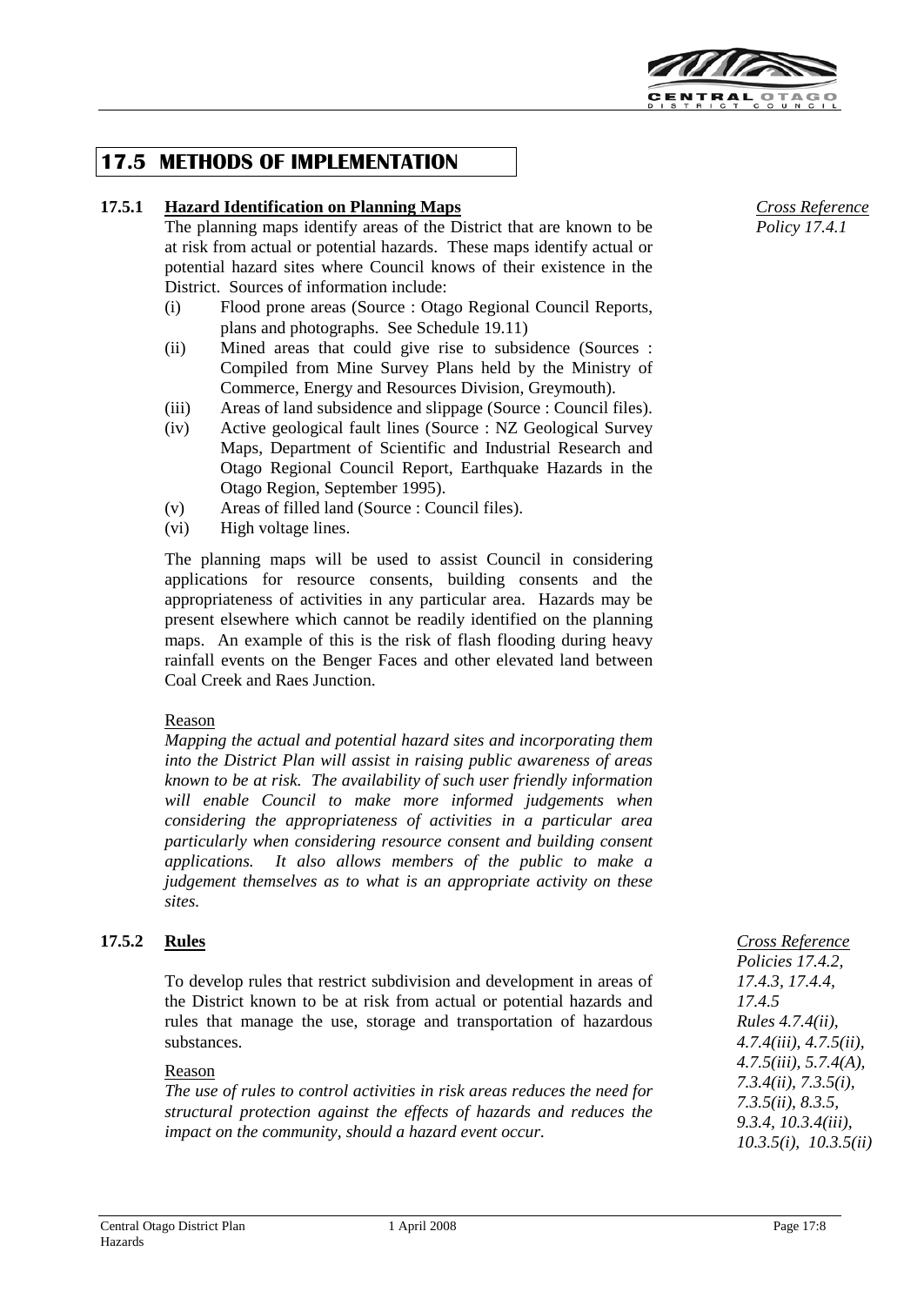

# **17.5.3 Information**

Council will ensure hazard information will be included on all Land Information Memorandums issued, where this information is known to Council.

# **17.5.4 Site Investigation**

Council shall require site investigations and assessments to be carried out by suitably qualified persons where any proposed activity is to be located on a site identified on the planning maps as subject to a hazard or a site where Council has good cause to suspect that a hazard may exist.

## **17.5.5 Liaison**

- (i) The Council will liaise with the Otago Regional Council and other agencies to gather, collate, share and provide information on known hazards and develop measures to encourage sustainable land use practices in hazard prone areas.
- (ii) The Council will liaise with agencies responsible for preparing industry and building codes of practice in order to seek the avoidance or mitigation of hazards, and to improve the community's awareness of hazards.

## **17.5.6 Civil Defence Plans**

Council shall continue to maintain and update a Civil Defence Plan for the Central Otago District in accordance with the requirements of the Civil Defence Act 1983.

*Cross Reference Policies 17.4.1, 17.4.6*

*Cross Reference Policies 17.4.1 to 17.4.3 Section 16 Subdivision*

*Cross Reference Policy 17.4.1*

*Cross Reference Policy 17.4.1 Civil Defence Act 1983*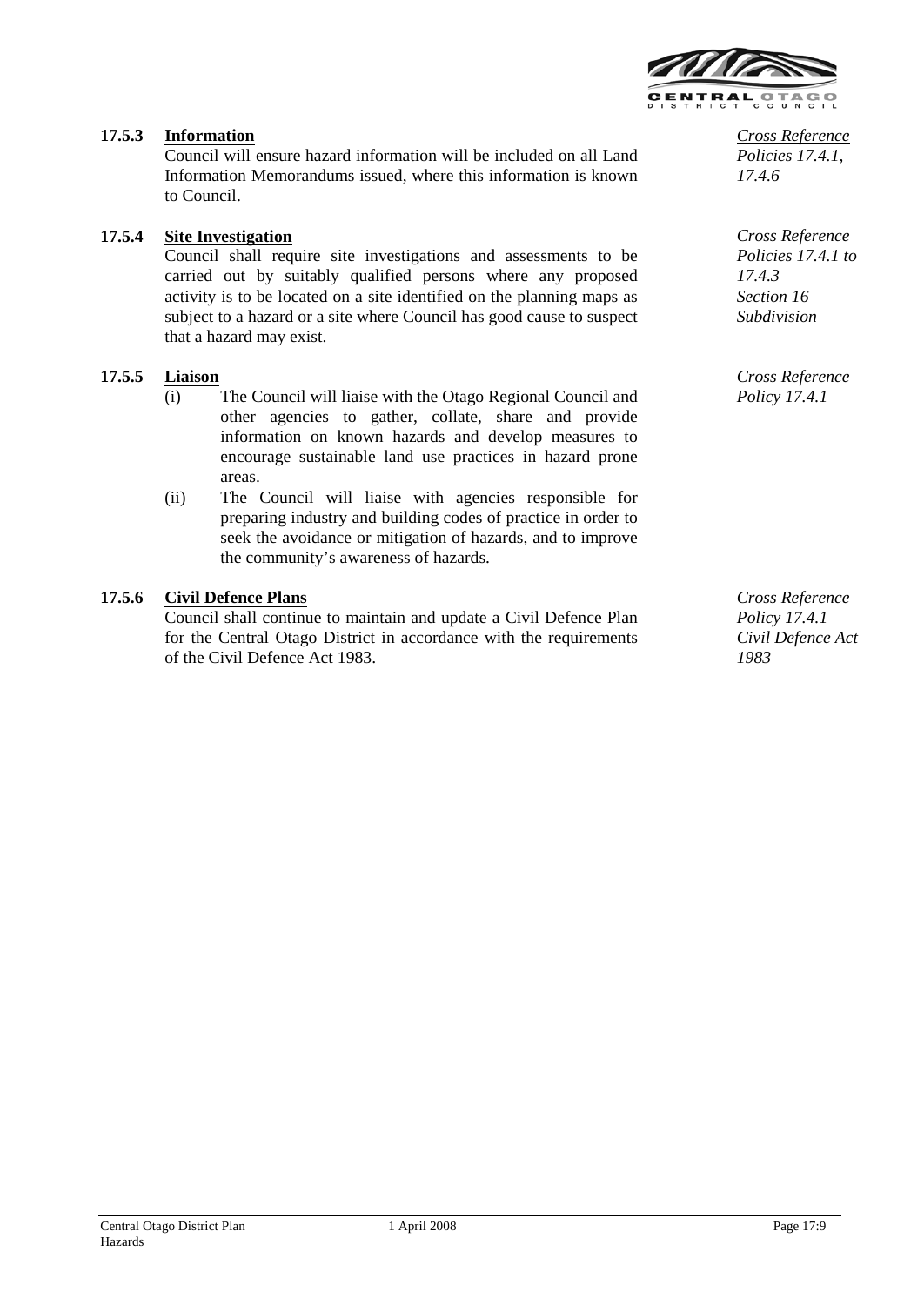

# **17.6 PRINCIPAL REASONS FOR ADOPTING OBJECTIVES, POLICIES AND METHODS**

The Council has a function in respect of controlling the effects of land use, including a responsibility for avoiding or mitigating hazards and preventing or mitigating the effects of hazardous substances. The objectives, policies and methods contained in Section 17 of the Plan establish a framework for identifying known hazards and ensuring that development does not occur on these sites unless specific measures have been taken. This will reduce any cost to the community when hazard events occur.

The Council's response to the occurrence of a hazard event is controlled by the Civil Defence Act 1983 and is set out in the Central Otago District Civil Defence Plan.